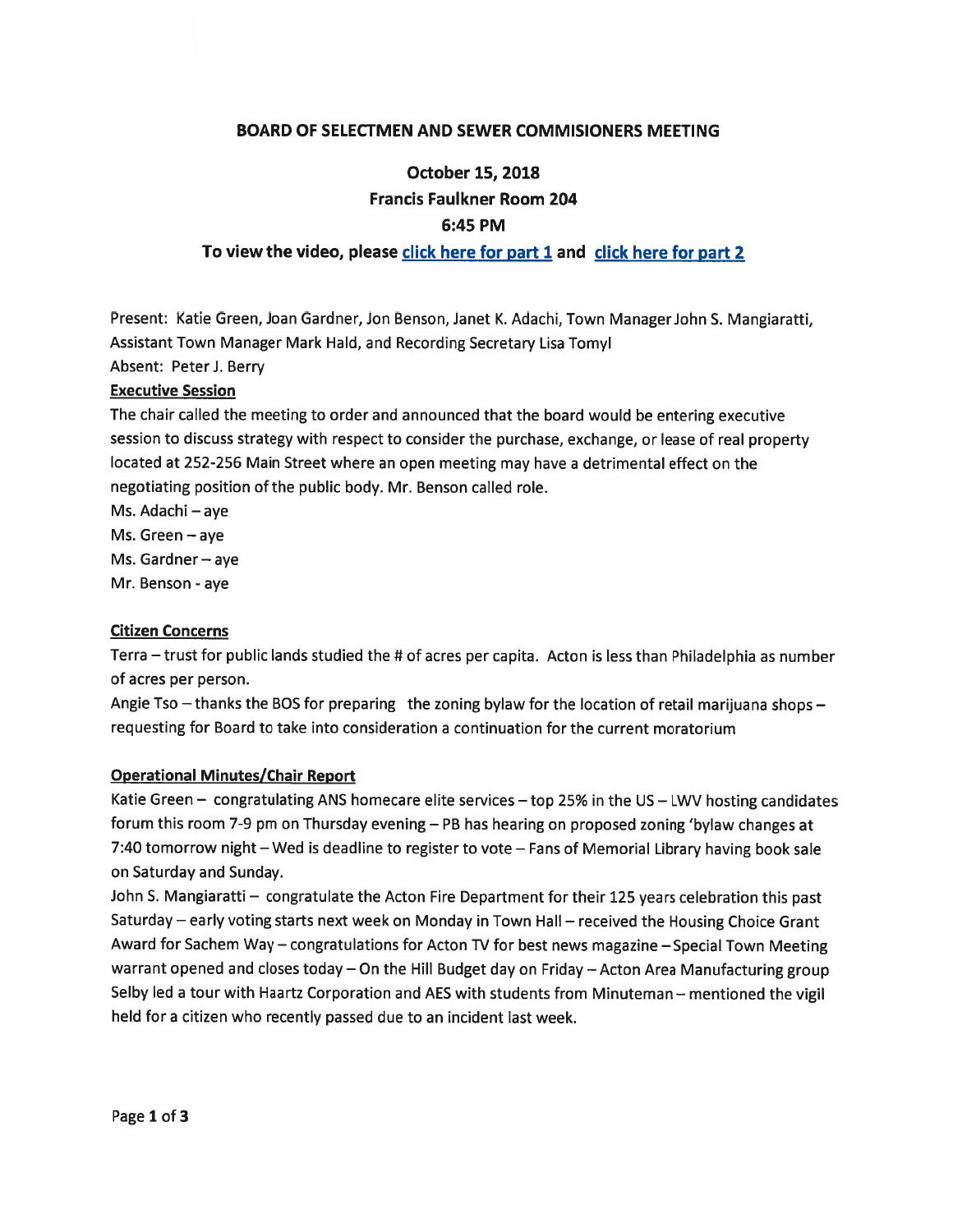## **Appointments**

7:10 PM Public Shade Tree Removal, 146 Prospect Street — Mr. Mangiaratti summarized regarding the recent result under chapter 87 public shade tree hearing on September 13. During the hearing, several residents voiced opposition regarding the removal of 5 trees. Professional arborist reviewed the trees. Due to damage from recent construction, the town is recommending they be removed as they could pose <sup>a</sup> hazard. Recommends the property owner does <sup>a</sup> deed restriction to maintain the newly planted trees.

Ms. Adachi questioned about what kind of trees they will be replaced with. Ms. Ristine commented that the final plan will be negotiated upon the final decision of BOS.

Jim Snyder-Grant, Half Moon Hill — questioned about how the amount was calculated. Feels if the shade tree had been evaluated before the construction there wouldn't have the destruction they have now. Also the plan with the driveways should have been considered – thinks there is a flaw in the planning process.

Terra Friedrichs, West Acton — questioned about the cost per inch

Ms. Adachi moves to approve results of mitigation, Ms. Gardner seconds. All Ayes (4-0)

# Selectmen Business

Minuteman Regional Technical High School Building Update and Presentation, Pam Nourse — Ms. Nourse gave <sup>a</sup> brief presentation regarding the ongoing construction of the new high school campus, and the goals of the school system for encouraging future enrollment, and current preliminary FY20 budget priorities. Ms. Green suggested inviting members of the Finance Committee and also opens it up to members of the School Committee for <sup>a</sup> site tour.

Terra Friedrichs, West Acton — hoping that the heating system is considering to not using fossil fuels. Kelley's Corner Update — Mr. Mangiaratti gave latest update to the 25% infrastructure improvement <sup>p</sup>lan to the state recently. New sidewalks, new street trees, bike safety, etc. Working with town staff and Kelley's Corner Steering Committee to be responsive to the spirit of the project that the community is asking for and the state's reques<sup>t</sup> for cost containment. Steering Committee worked and suggested four points at their 10/9 meeting. Ms. Adachi commented on her preference for concrete on the sidewalks vs. brick due to safety measures. Ms. Gardner would suppor<sup>t</sup> the recommendations as does Mr. Benson who would suppor<sup>t</sup> the <sup>4</sup> recommendations, Ms. Green questioned about the hardscapes locations

Terra Friedrichs, West Acton — made some suggestions regarding the overall design and focus on turning lanes

Danny Factor, <sup>11</sup> Davis Road — commented about the overall Kelley's Corner <sup>p</sup>lanning and the project being too "carcentric".

Mr. Benson moved to accep<sup>t</sup> recommendations 1-4 in the Kelley's Corner memo to the Town Manager dated October 12, 2018, Ms. Gardner seconds, all ayes (4-0).

Town Environmental Sustainability Policy—Ms. Green summarized the proposed Environmental Sustainability Policy with many comments from Board of Selectmen members, individual citizens, and Town Boards and Committees. Ms. Adachi made several suggestions for the current draft. Ms. Gardner suggested language to be in cooperation with Acton Water District. Mr. Benson was concerned with Page 2 of 3